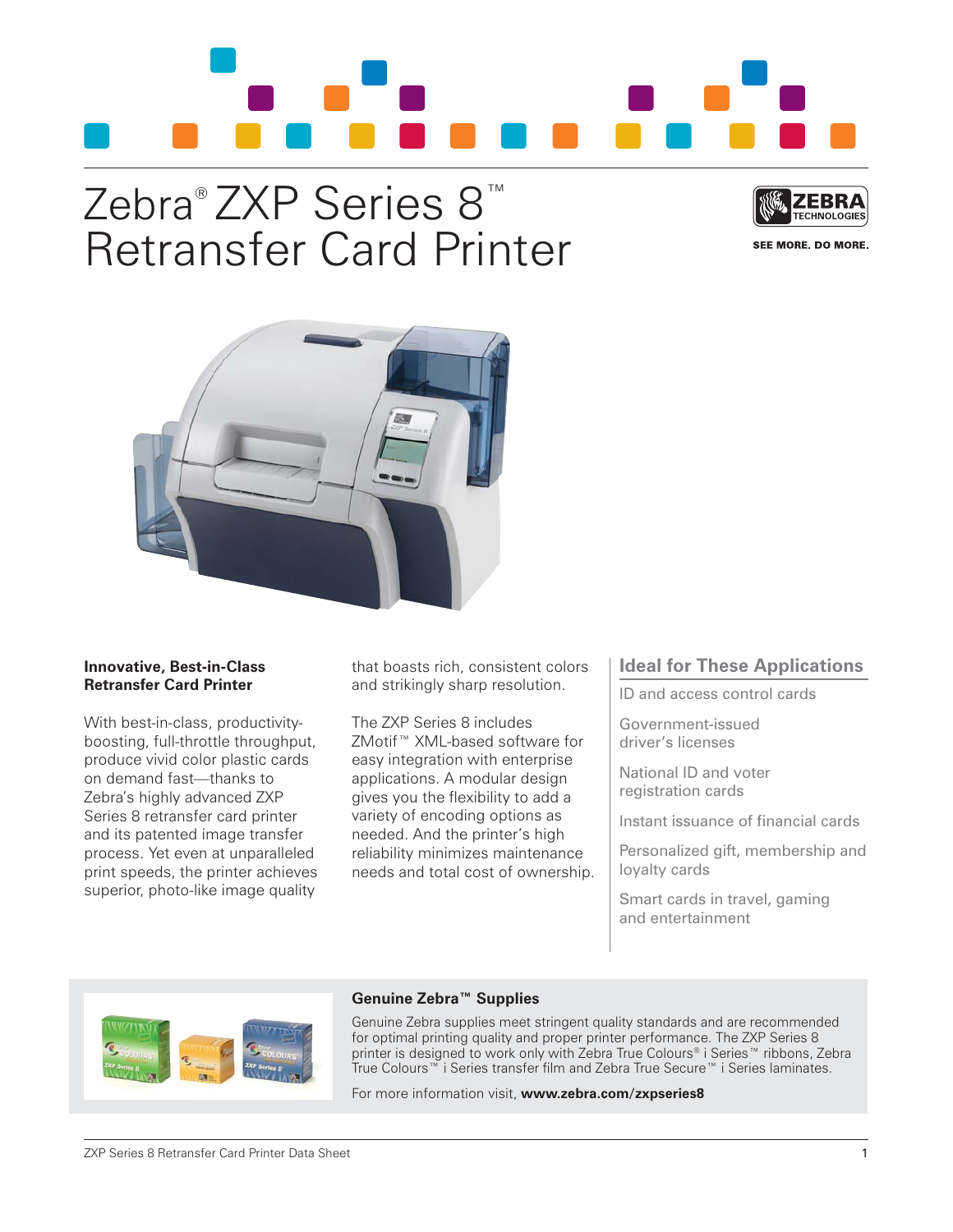# ZXP SERIES 8

## **Superior Performance**

- Best-in-class throughput for printing, encoding and laminating—due in part to the patented dual-sided simultaneous transfer process by which your image is printed in landscape mode—increasing throughput and flatness without sacrificing quality.
- Based on Zebra's image-processing technology, photo-quality color and resolution are obtained to meet your quality and brand specifications.
- Designed inside and out to be reliable and durable—reducing repair costs and downtime.

# **Easy Printer Integration and Management**

- ZMotif XML-based drivers and SDK makes the printer enterprise-ready with driver and management utility tools for easy setup and faster deployment—saving IT time and costs.
- Microsoft<sup>®</sup> Windows<sup>®</sup> certified drivers ensure application compatibility, ease of use, and investment protection in existing software infrastructures.
- USB and Ethernet connectivity interfaces are standard, and WiFi optional for easy integration into local, networked, or wireless systems.

## **Modular Design With Order-Now or Add-Later Options**

- Magnetic stripe encoder
- Smart card contact and contactless encoders

# **Security Features**

- Laminator module option for single- or dualsided lamination
- Transfer film easily shows tamper evidence for built-in fraud protection
- Lockable enclosure and card feeder option prevents unauthorized use
- Kensington® lock slot to secure printer to work environment

## **Genuine Zebra Supplies**

- Zebra True Colours i Series intelligent ribbon and transfer film automatically calibrate printer increasing productivity, reducing downtime, and minimizing training.
- Zebra's True Secure i Series laminates create highly secure ID cards, and the patented linerless laminate is waste-free and lowers the cost per card.
- Choose Zebra for quality plastic cards in a variety of types and materials.
- For high-quality output, rely on Zebra ribbons, transfer film and laminate consumables.
- Use Zebra custom design services to create a unique laminate hologram for enhanced security.



# **Innovative Hardware Matched with Innovative Software**

The Zebra ZXP Series 8 printer is based on leading-edge software technology that enables high-performance printing and meets demanding enterprise needs for application integration and management.

ZMotif, Zebra's XML standards-based printer and job control software platform, delivers the benefits of card printing transparently via Windows certified drivers, along with an advanced Software Development Kit (SDK) and development tools for application integration and printer management.

The ZXP toolbox application provides a complete management console for advanced printer and driver configuration and management. Features such as user role-based driver password protection, configuration save and restore capability, print logging, and a library suite of test cards, ensure that setup and management of ZXP Series 8 printers are a snap—whether by a single user or via advanced multiple printer configurations management.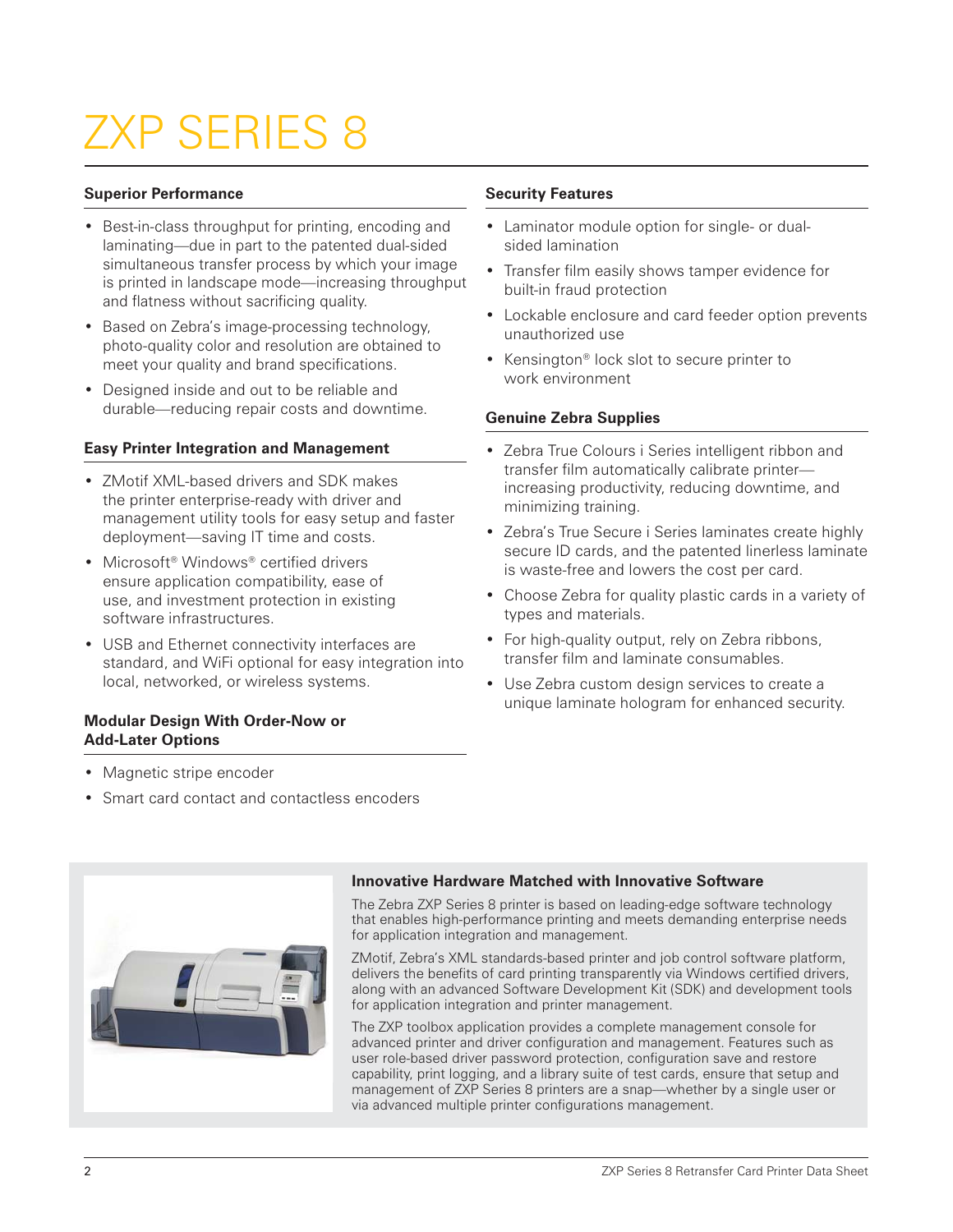# ABOUT RETRANSFER PRINTING TECHNOLOGY

Unlike traditional direct-to-card printers, which use a printhead that prints through a ribbon directly onto the card, retransfer printers print onto a flexible, transparent film that is then thermally bonded to the card.

# **In General, Benefits of Retransfer Printing Include:**

- Higher image quality and print resolution
- The ability to print on uneven card surfaces such as smart cards
- True edge-to-edge printing (via over-the-edge printing). Traditional card printers leave a white border at the edges of the card.
- The ability to print on non-PVC cards. Direct-to-card printers require a dye-receiving surface available only through PVC cards.
- More durable and abrasion-resistant cards
- Fraud protection, since the film is inherently tamper-evident

# **Advantages of Zebra's Innovative Retransfer Card Printer**

Zebra's ZXP Series 8 printer achieves the fastest print speed while maintaining top image quality, making it the best-in-class retransfer printer available on the market.

- Zebra achieves print speeds that far exceed any other retransfer printer, and that are comparable to many of the fastest direct-to-card printers on the market today.
- Zebra's image-processing technology compensates for image errors normally caused by high printing speeds—enabling photo-quality images and print resolution even at increased print speeds.



• Zebra's patented image transfer process applies film to both sides of the card in a single pass, drastically reducing the print time.

The result is photo-like image quality and best-in-class throughput for mainstream printing, encoding and laminating—so you enjoy increased operational efficiency.